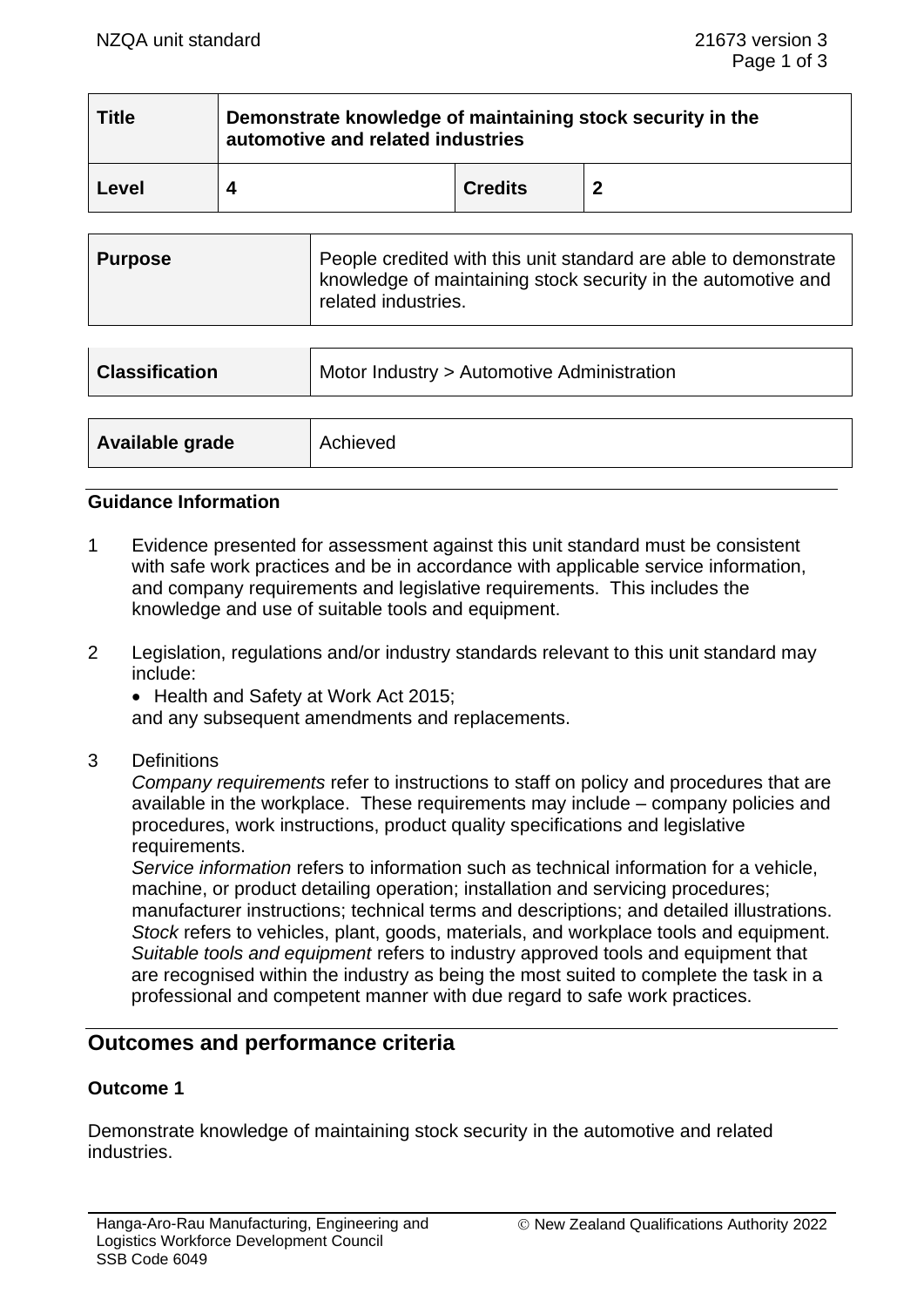## **Performance criteria**

- 1.1 The effect of stock loss due to poor security on company profitability is explained in terms of financial implications and potential service.
- 1.2 Methods of display and storage are described in terms of the nature of a business, its business activities, and legal obligations.
	- Range may include layout of premises, layout and/or positioning of stock, customer flow path, staffing, enclosed displays, mirror and electronic surveillance methods.
- 1.3 Procedures to handle money in a secure manner are described in terms of business activities and legal obligations.

Range may include – taking the money from the customer, giving change, point of sale, security, use of safes, security companies, banking procedures.

- 1.4 Insurance security requirements for business premises are described.
- 1.5 The effect and cost of the loss of stock are described in terms of a company's business activities and legal obligations.
	- Range may include insurance cover, claim, loss of work and income, inability to offer services, replacement value, inability to replace special tools and equipment.
- 1.6 The effect of loss to the company due to damage is described in terms of a company's business activities and legal obligations.

Range may include – stock, customer property, insurance replacement or repair requirements, loss of custom, disruption of work, financial, staff relations.

|--|

| <b>Planned review date</b> | 31 December 2026 |
|----------------------------|------------------|
|                            |                  |